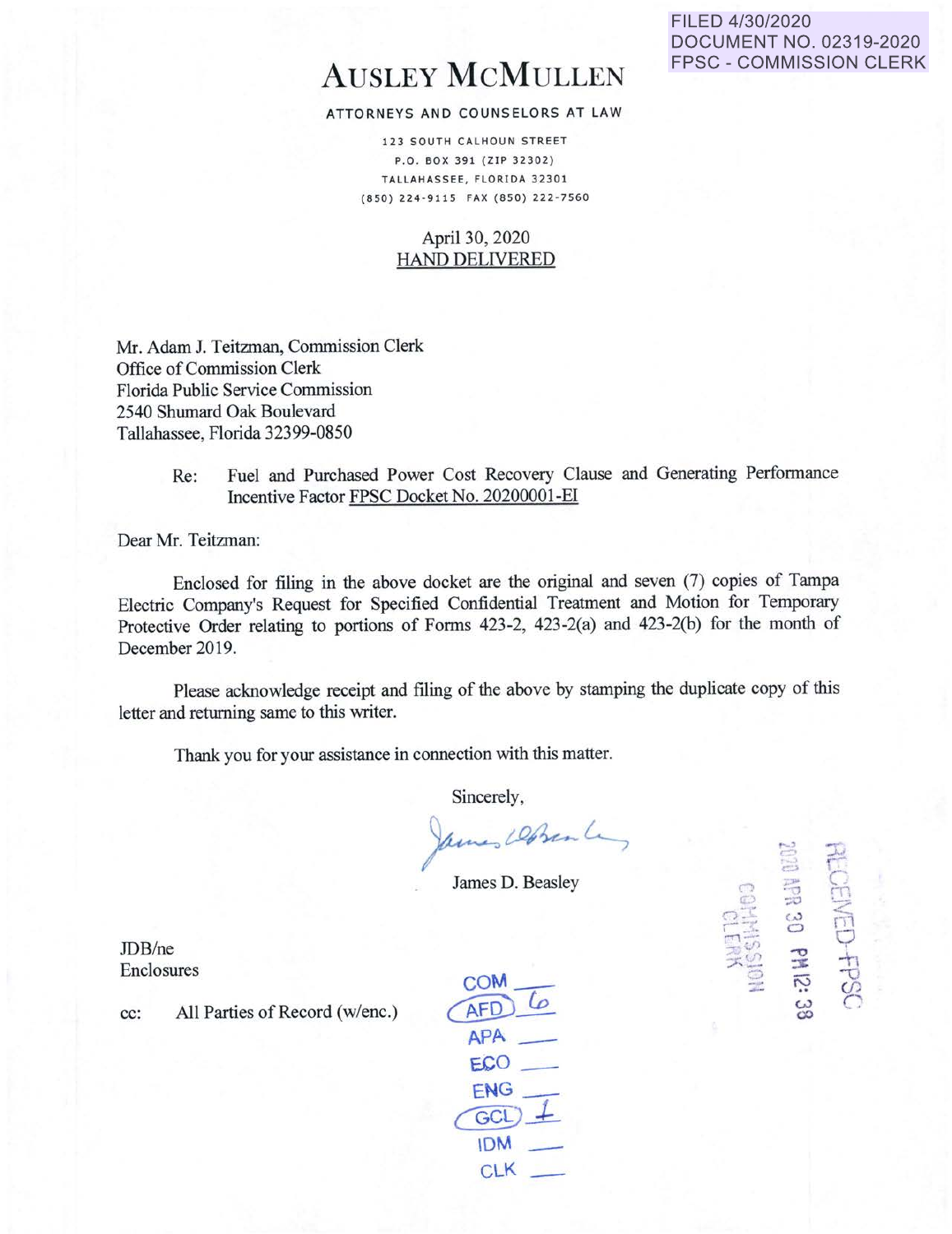#### BEFORE THE FLORIDA PUBLIC SERVICE COMMISSION

In re: Fuel and Purchased Power Cost Recovery Clause and () Generating Performance Incentive (b) Factor.  $\frac{1}{2}$ 

DOCKET NO. 20200001-EI

FILED: April 30, 2020

#### **TAMP A ELECTRIC COMP ANY'S REQUEST FOR SPECIFIED CONFIDENTIAL TREATMENT AND MOTION FOR TEMPORARY PROTECTIVE ORDER**

Pursuant to §366.093, Fla. Stat., Tampa Electric Company ("Tampa Electric" or "the company") submits the following Request for Specified Confidential Treatment and Motion for Temporary Protective Order relating to the company's Forms 423-2, 423-2(a) and 423-2(b) for the month of December 2019:

1. Attached hereto is a detailed Justification for the requested confidential treatment of the highlighted portions of Tampa Electric's 423 Forms for the month of December 2019:

2. Tampa Electric requests that the information for which Tampa Electric seeks confidential classification not be declassified until 24 months after the issuance of the Commission Order disposing of this quarterly request. This time period is necessary to allow Tampa Electric to negotiate future contracts without its competitors ( and other Customers) having access to information which would adversely affect the ability of Tampa Electric to negotiate future contracts. The period of time requested will ultimately protect Tampa Electric and its Customers.

3. The material for which classification is sought is intended to be and is treated by Tampa Electric as private and has not been disclosed.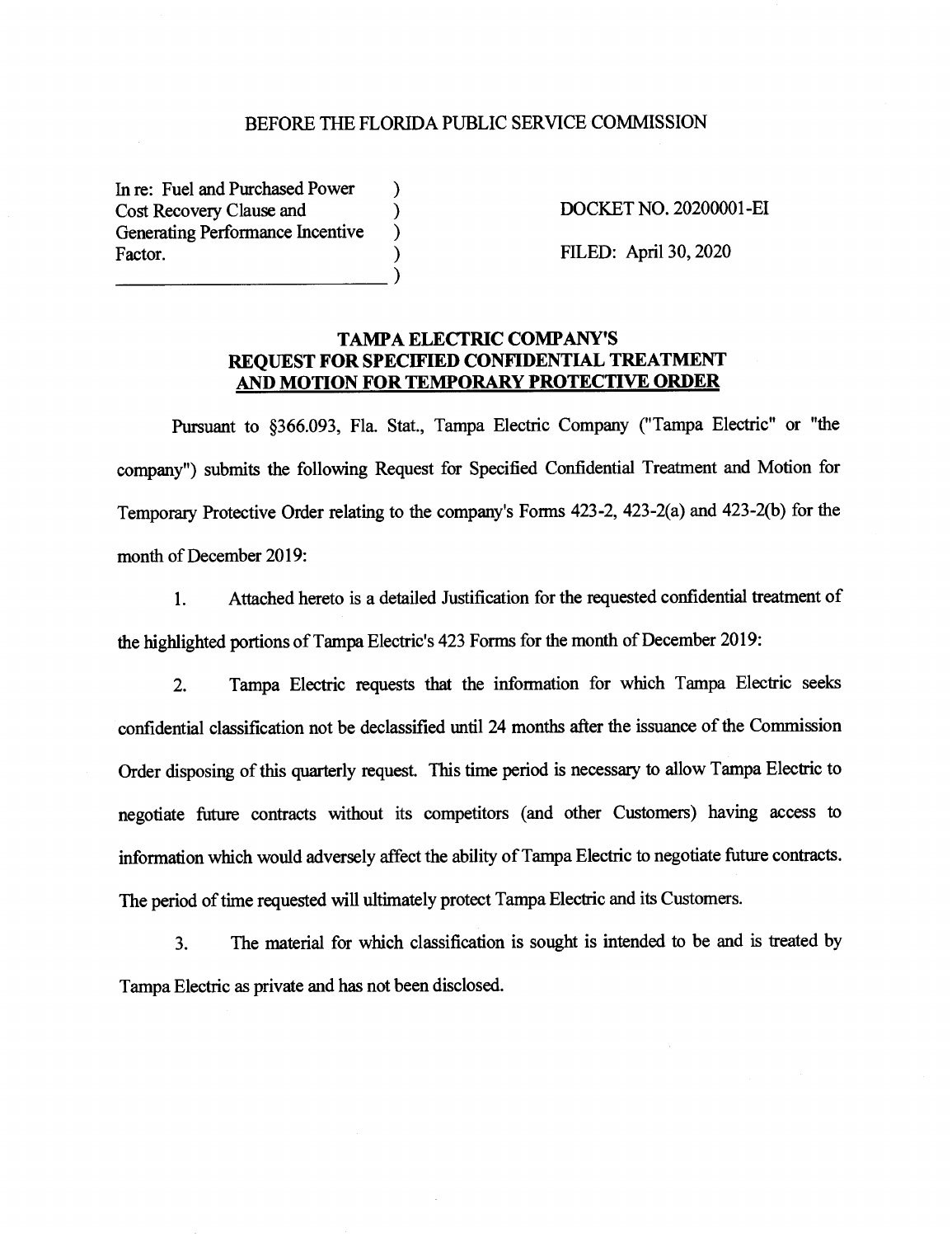WHEREFORE, Tampa Electric submits this quarterly Request for Confidential Treatment and Motion for Temporary Protective Order relating to the information contained in the attached Justification.

DATED this 30th day of April, 2020.

Respectfully submitted,

Armes Dobran L

JAMES D. BEASLEY J. JEFFRY WAHLEN MALCOLM N. MEANS Ausley McMullen Post Office Box 391 Tallahassee, Florida 32302 (850) 224-9115

ATTORNEYS FOR TAMPA ELECTRIC COMPANY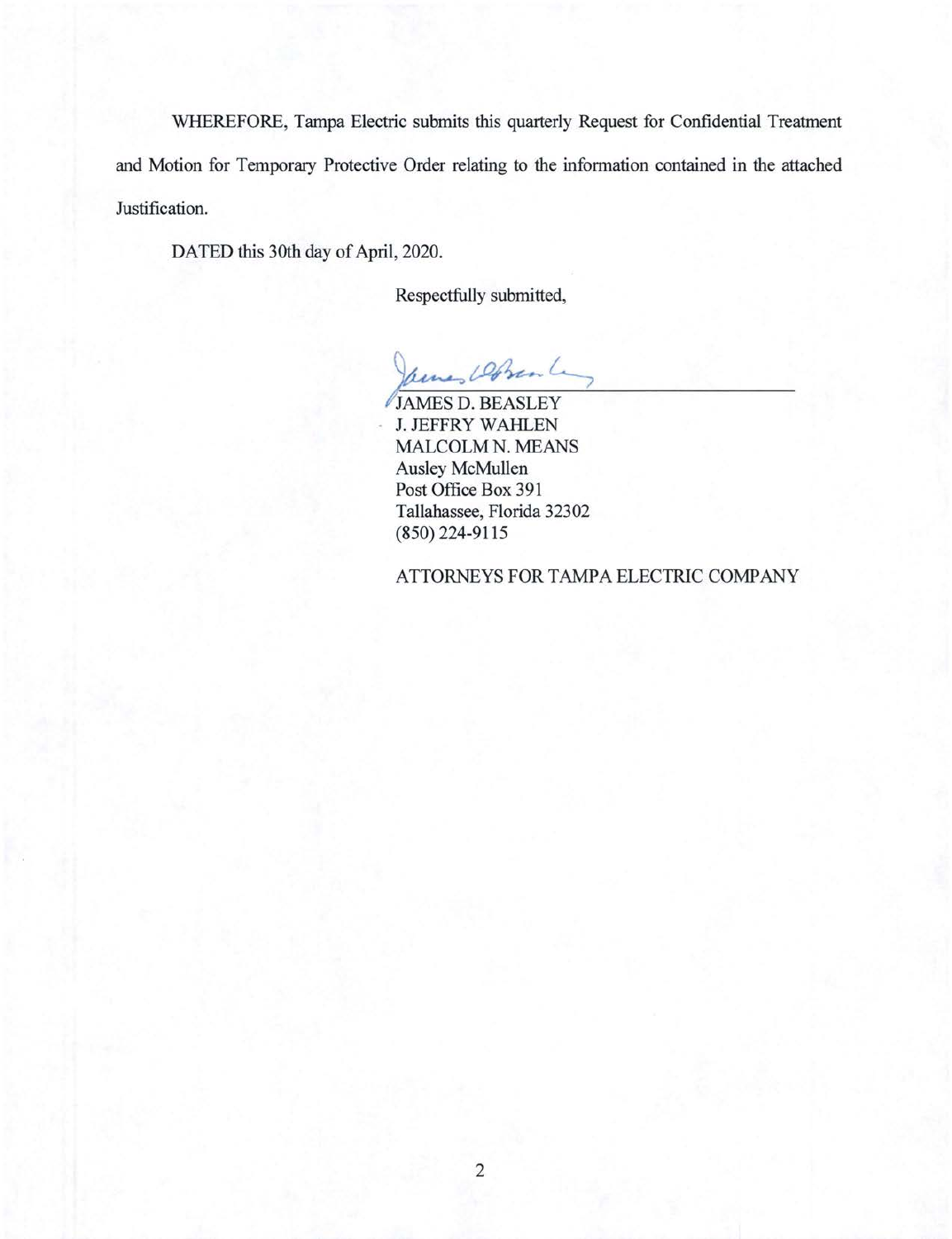#### **CERTIFICATE OF SERVICE**

I HEREBY CERTIFY that a true copy of the foregoing Request for Specified Confidential Treatment and Motion for Temporary Protective Order, filed on behalf of Tampa Electric Company, has been furnished by hand delivery or electronic mail on this 30th day of April, 2020 to the following:

Ms. Suzanne Brownless Office of the General Counsel Florida Public Service Commission 2540 Shumard Oak Boulevard Tallahassee, FL 32399-0850 sbrownle@psc.state.fl.us

Ms. Patricia A. Christensen Associate Public Counsel Office of Public Counsel 111 West Madison Street-Room 812 Tallahassee, FL 32399-1400 christensen.patty@leg.state.fl.us

Ms. Dianne M. Triplett Duke Energy Florida 299 First Avenue North St. Petersburg, FL 33701 Dianne.triplett@duke-energy.com FLRegulatoryLegal@duke-energy.com

Mr. Matthew R. Bernier Senior Counsel Duke Energy Florida 106 East College A venue, Suite 800 Tallahassee, FL 32301-7740 Matthew.bemier@duke-energy.com

Mr. Steven R. Griffin Beggs & Lane P.O. Box 12950 Pensacola FL 32591 srg@beggslane.com

Mr. Jon C Moyle, Jr. Moyle Law Firm 118 North Gadsden Street Tallahassee, FL 32301 jmoyle@moylelaw.com

Ms. Beth Keating Gunster, Yoakley & Stewart, P.A. 215 S. Monroe St., Suite 601 Tallahassee, FL 32301 bkeating@gunster.com

Maria Moncada David M. Lee Florida Power & Light Company 700 Universe Boulevard Juno Beach, FL 33408-0420 maria.moncada@fpl.com david.lee@fpl.com

Mr. Kenneth Hoffman Vice President, Regulatory Relations Florida Power & Light Company 215 South Monroe Street, Suite 810 Tallahassee, FL 32301-1859 ken.hoffinan@fpl.com

Mr. Mike Cassel Regulatory and Governmental Affairs Florida Public Utilities Company Florida Division of Chesapeake Utilities Corp. 1750 SW 14th Street, Suite 200 Fernandina Beach, FL 32034 mcassel@fpuc.com

Mr. Russell A. Badders Vice President & Associate General Counsel Gulf Power Company One Energy Place Pensacola FL 32520 russell.badders@nexteranergy.com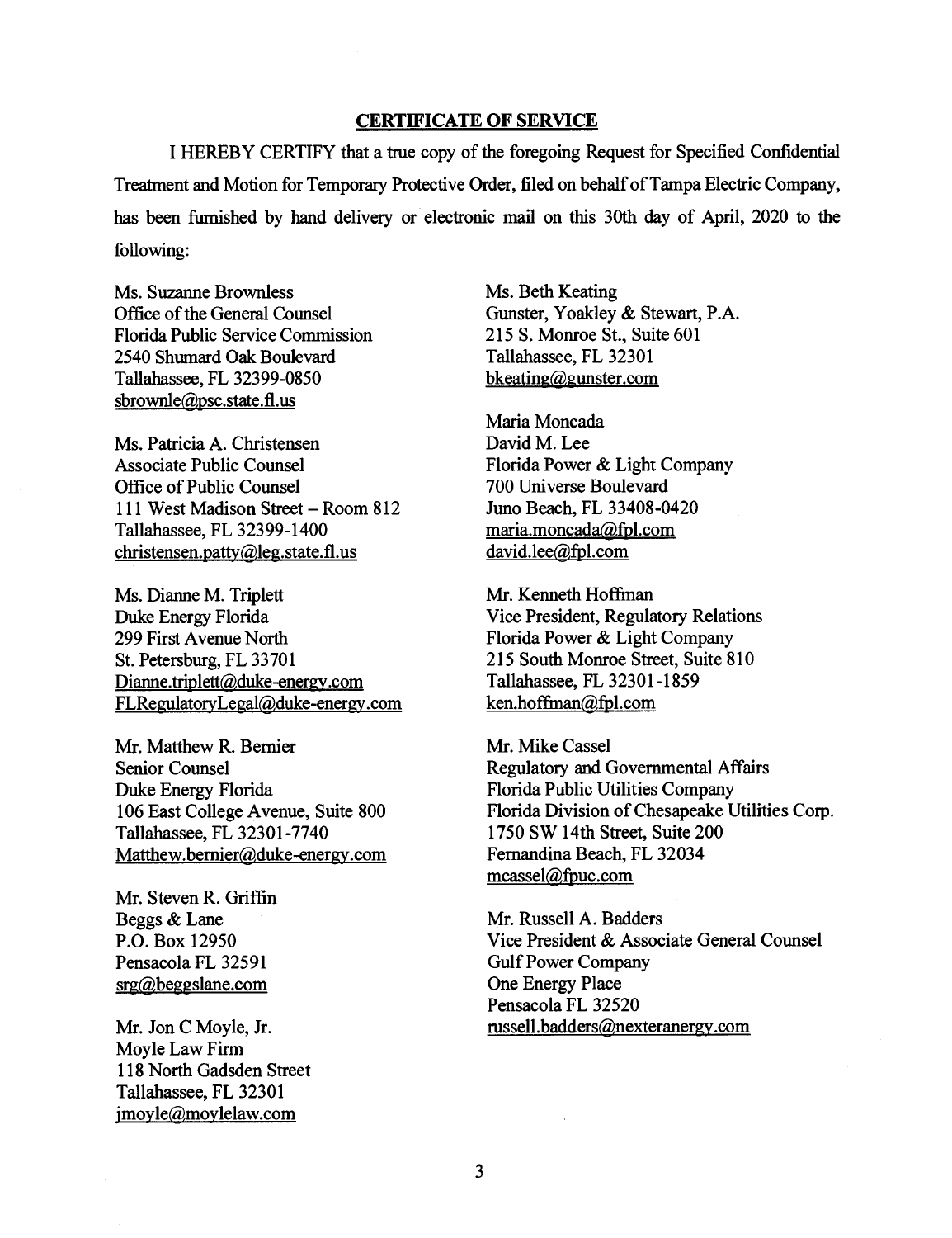Mr. Robert Scheffel Wright Mr. John T. LaVia, III Gardner, Bist, Wiener, Wadsworth, Bowden, Bush, Dee, La Via & Wright, P.A. 1300 Thomaswood Drive Tallahassee, FL 32308 Schef@gbwlegal.com Jlavia@gbwlegal.com

Mr. James W. Brew Ms. Laura W. Baker Stone Mattheis Xenopoulos & Brew, PC 1025 Thomas Jefferson Street, NW Eighth Floor, West Tower Washington, D.C. 20007-5201 jbrew@smxblaw.com lwb@smxblaw.com

Ames Domale

**ATTORNEY**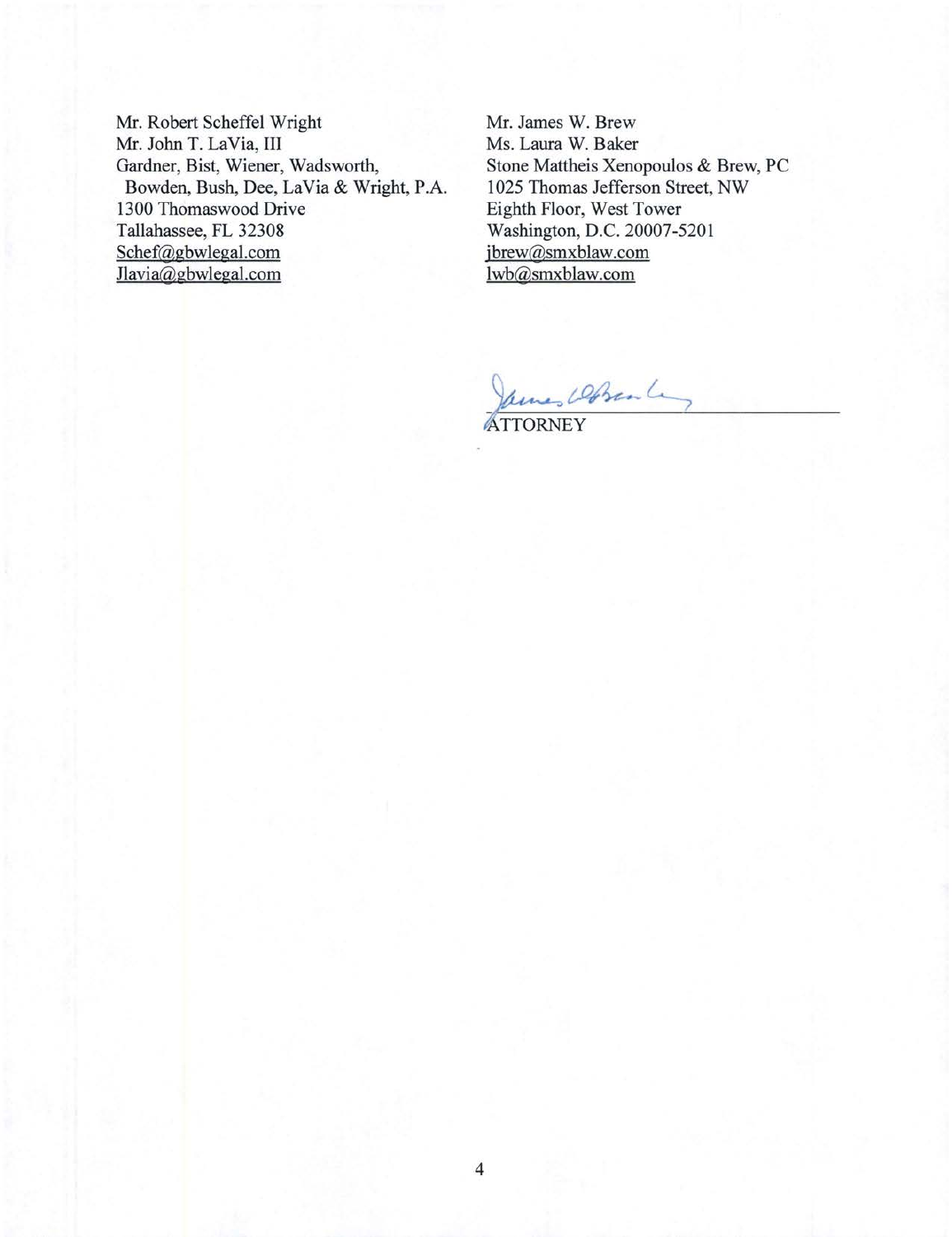Docket No. 20200001-EI

Page 1 of 10

| <b>FORM 423-2</b>                                                                                                                                                                    |        |                                                                                                                                                                                                                                                                                                                                                                                                                                                                                                                                                                                                                                                                                                                                                                                                                                                                                                                                                                     |  |
|--------------------------------------------------------------------------------------------------------------------------------------------------------------------------------------|--------|---------------------------------------------------------------------------------------------------------------------------------------------------------------------------------------------------------------------------------------------------------------------------------------------------------------------------------------------------------------------------------------------------------------------------------------------------------------------------------------------------------------------------------------------------------------------------------------------------------------------------------------------------------------------------------------------------------------------------------------------------------------------------------------------------------------------------------------------------------------------------------------------------------------------------------------------------------------------|--|
| <b>Plant Name/Lines</b>                                                                                                                                                              | Column | <b>Justification</b>                                                                                                                                                                                                                                                                                                                                                                                                                                                                                                                                                                                                                                                                                                                                                                                                                                                                                                                                                |  |
| <b>United Bulk Terminal</b><br><b>Big Bend Station</b><br>none December<br>none January<br>none February<br><b>Big Bend Station</b><br>1-2 December<br>none January<br>none February | G      | (11) Disclosure of the effective purchase price<br>"would impair the efforts of Tampa Electric to<br>contract for goods or services on favorable terms."<br>Section 366.093(3)(d), Fla Stat.<br>Additionally,<br>prohibiting the purchase price would enable one to<br>ascertain the total transportation charges by<br>subtracting the effective price from the delivered<br>price at the transfer facility, shown in Column I. Any<br>competitor with knowledge of the total transportation                                                                                                                                                                                                                                                                                                                                                                                                                                                                       |  |
| <b>United Bulk Terminal</b>                                                                                                                                                          |        | charges would be able to use that information in                                                                                                                                                                                                                                                                                                                                                                                                                                                                                                                                                                                                                                                                                                                                                                                                                                                                                                                    |  |
| <b>Transfer Facility Polk Station</b><br>none December<br>none January<br>none February<br><b>Polk Station</b><br>none December<br>none January<br>none February                     |        | conjunction with the published delivered price at the<br>United Bulk Terminal Transfer Facility to determine<br>the segmented transportation costs, i.e., the separate<br>breakdown of transportation charges for river barge<br>transport and for deep water transportation across the<br>Gulf of Mexico from the transfer facility to Tampa.<br>It is this segmented transportation cost data which is<br>proprietary and confidential. The disclosure of the<br>segmented transportation costs would have a direct<br>impact on Tampa Electric's future fuel and<br>transportation contracts by informing potential<br>bidders of current prices paid for services provided.<br>That harm, which would flow to Tampa Electric and<br>its Customers from such disclosure, was the subject<br>of Prepared Direct Testimony of Mr. John R. Rowe,<br>Jr. on behalf of Tampa Electric from September 29,<br>in Docket No. 860001-EI-D ("Rowe<br>1986,<br>Testimony"). |  |
|                                                                                                                                                                                      |        | In the Commission's Order No. 12645 issued in<br>Docket No. 830001-EU on November 3, 1983 (In re:<br>Investigation of Fuel Adjustment Clauses of Electric<br>Utilities), the Commission prescribed the current 423                                                                                                                                                                                                                                                                                                                                                                                                                                                                                                                                                                                                                                                                                                                                                  |  |

Next, we must determine whether any portion of the monthly reports should be accorded confidential treatment. We agree that certain portions of the confidential information. However, many portions of the monthly reports will not. The proprietary information

Form filings. In so doing, the Commission observed: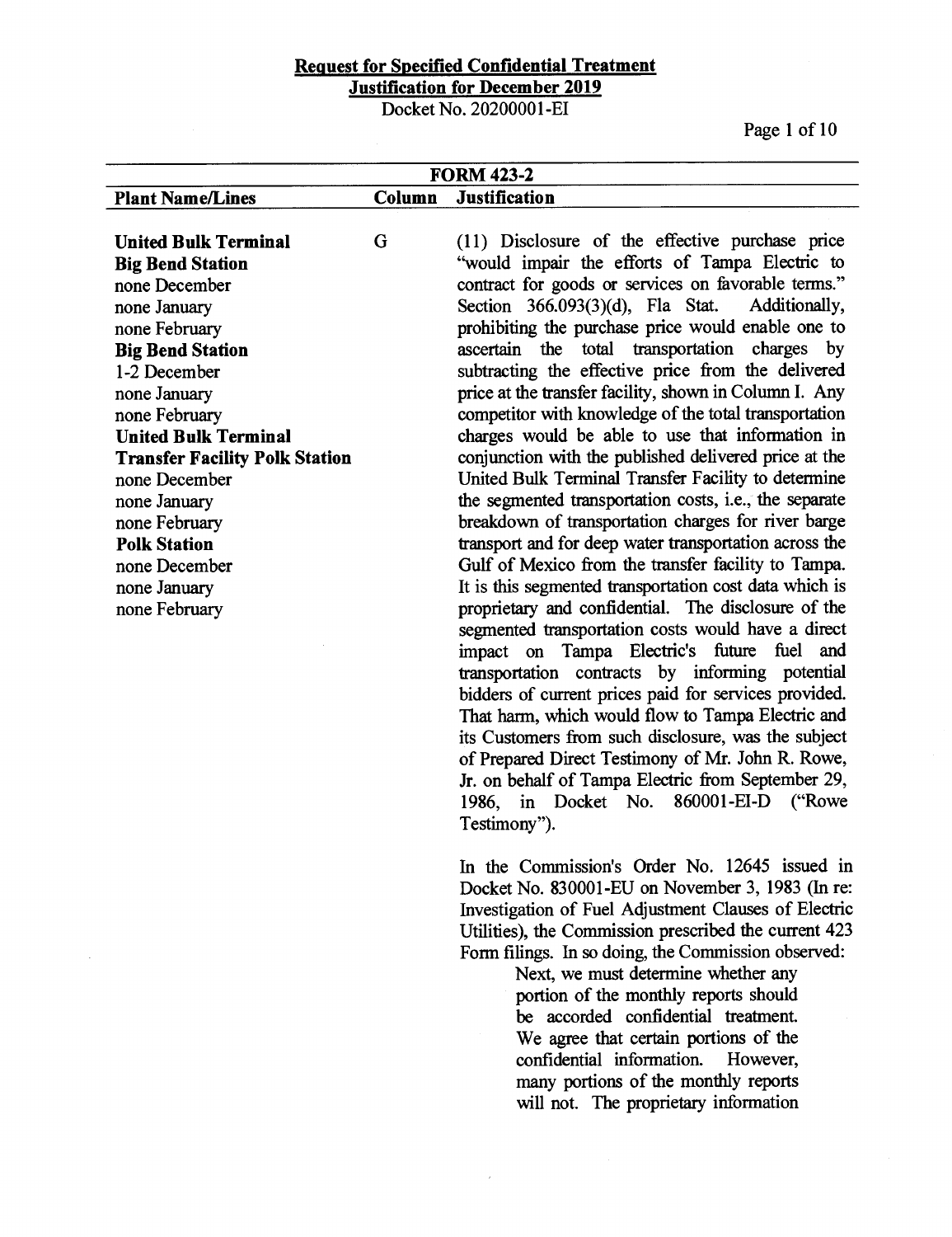Docket No. 20200001-EI

Page 2 of 10

#### **Plant Name/Lines FORM423-2 Column Justification**

for all types of fuel is transportation. Any breakout of transportation costs must be treated confidentially. In addition, F.O.B. mine prices for coal is proprietary in nature as is the price of fuel oil. Disclosure of separate transportation or F.O.B. mine prices would have a direct impact on a utility's future fuel and transportation contracts by informing potential bidders of current prices paid for services. Disclosure of fuel oil prices would have an indirect effect upon bidding suppliers. Suppliers would be reluctant to provide significant price concessions to an individual utility if prices were disclosed because other purchasers would seek similar concessions.

The vigorous competition discussed in Mr. Rowe's earlier testimony, as recognized by the Commission, justifies proprietary confidential treatment of the information in Column G.

Disclosure of this information ''would impair the efforts of Tampa Electric to contract for goods and services on favorable terms." Section 366.093(3)(d), Fla Stat. This information would inform other potential suppliers as to the price Tampa Electric is willing to pay for coal. This would give present and potential coal suppliers information which could be harmful to Tampa Electric's interests in negotiating coal supply agreements. This is much the same as paragraph (1) under Form 423-l(a) regarding No. 2 oil suppliers.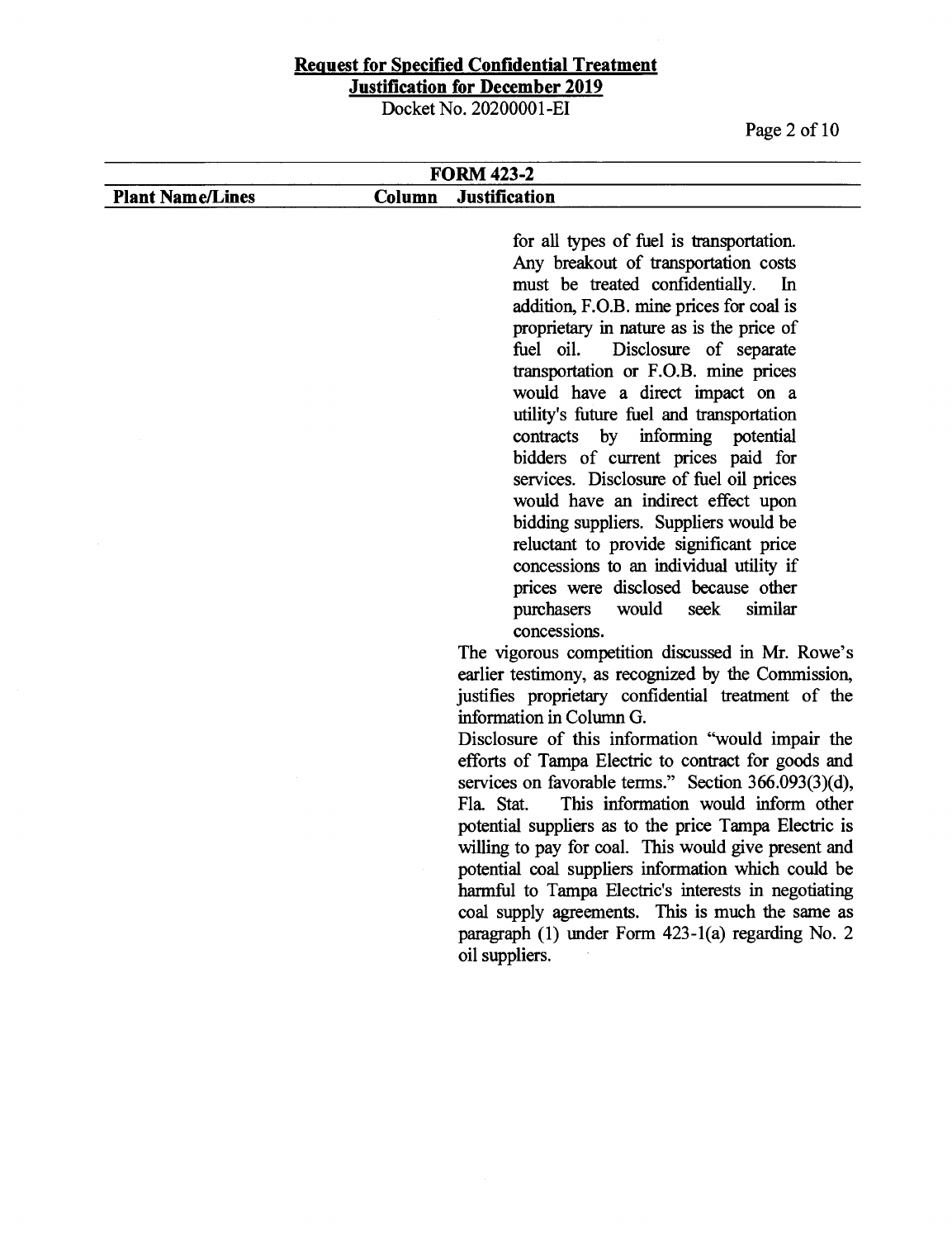Docket No. 20200001-EI

Page 3 of IO

| <b>FORM 423-2</b>                     |        |                                                       |  |
|---------------------------------------|--------|-------------------------------------------------------|--|
| <b>Plant Name/Lines</b>               | Column | <b>Justification</b>                                  |  |
|                                       |        |                                                       |  |
| <b>United Bulk Terminal</b>           | H      | (12) The disclosure of this information "would        |  |
| <b>Big Bend Station</b>               |        | impair the efforts of Tampa Electric to contract for  |  |
| none December                         |        | goods or services on favorable terms." Section        |  |
| none January                          |        | $366.093(3)(d)$ , Fla. Stat. As was stated in $(1)$ , |  |
| none February                         |        | Columns G and H both need confidential protection     |  |
| <b>Big Bend Station</b>               |        | because disclosure of either column will enable       |  |
| 1-2 December                          |        | to determine<br>the<br>competitors<br>segmented       |  |
| none January                          |        | transportation charges. Accordingly, the same         |  |
| none February                         |        | reasons discussed in (1) likewise apply with regard   |  |
| <b>United Bulk Terminal</b>           |        | to Column H.                                          |  |
| <b>Transfer Facility Polk Station</b> |        |                                                       |  |
| none December                         |        |                                                       |  |
| none January                          |        |                                                       |  |
| none February                         |        |                                                       |  |
| <b>Polk Station</b>                   |        |                                                       |  |
| none December                         |        |                                                       |  |
| none January                          |        |                                                       |  |
| none February                         |        |                                                       |  |

 $\mathcal{A}^{\mathcal{A}}$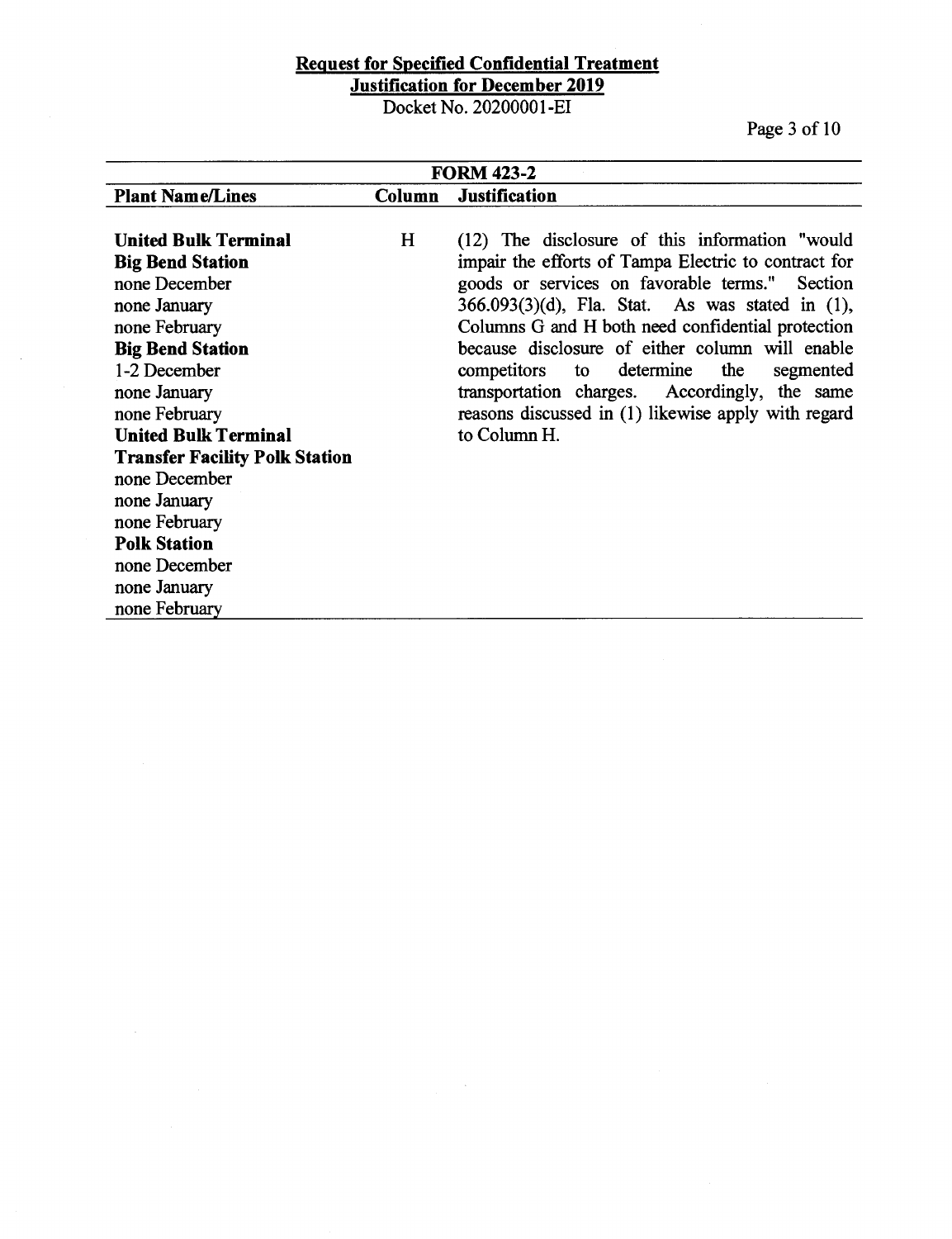# **Request for Specified Confidential Treatment**

**Justification for December 2019** 

Docket No. 20200001-EI

 $\mathcal{L}_{\text{max}}$ 

Page 4 of 10

| FORM $423-2(a)$                       |        |                                                       |  |
|---------------------------------------|--------|-------------------------------------------------------|--|
| <b>Plant Name/Lines</b>               | Column | <b>Justification</b>                                  |  |
|                                       |        |                                                       |  |
| <b>United Bulk Terminal</b>           | G      | (13) This column discloses the value of shorthaul     |  |
| <b>Big Bend Station</b>               |        | and loading charges on a \$/Ton basis, which is a     |  |
| none December                         |        | negotiated price the disclosure of which would        |  |
| none January                          |        | impact Tampa Electric in<br>adversely<br>future       |  |
| none February                         |        | negotiations for this component of the overall price, |  |
| <b>Big Bend Station</b>               |        | which, in turn, would adversely impact Tampa          |  |
| 1-2 December                          |        | Electric's customers.                                 |  |
| none January                          |        |                                                       |  |
| none February                         |        |                                                       |  |
| <b>United Bulk Terminal</b>           |        |                                                       |  |
| <b>Transfer Facility Polk Station</b> |        |                                                       |  |
| none December                         |        |                                                       |  |
| none January                          |        |                                                       |  |
| none February                         |        |                                                       |  |
| <b>Polk Station</b>                   |        |                                                       |  |
| none December                         |        |                                                       |  |
| none January                          |        |                                                       |  |
| none February                         |        |                                                       |  |
|                                       |        |                                                       |  |
| <b>United Bulk Terminal</b>           | H      | (14) If the original invoice price is made public,    |  |
| <b>Big Bend Station</b>               |        | one can subtract the original invoice price from the  |  |
| none December                         |        | publicly disclosed delivered price at the United      |  |
| none January                          |        | Bulk Terminal Transfer Facility and thereby           |  |
| none February                         |        | determine the segmented river transportation cost.    |  |
| <b>Big Bend Station</b>               |        | Disclosure of the river transportation cost "would    |  |
| 1-2 December                          |        | impair the efforts of Tampa Electric to contract for  |  |
| none January                          |        | goods or services on favorable terms."<br>Section     |  |
| none February                         |        | 366.093(3)(d), Fla. Stat. Additional justification    |  |
| <b>United Bulk Terminal</b>           |        | appears in paragraph (1) of the rationale for         |  |
| <b>Transfer Facility Polk Station</b> |        | confidentiality of Column G of Form 423-2 (United     |  |
| none December                         |        | Bulk Terminal Transfer Facility - Big Bend            |  |
| none January                          |        | Station). See also Rowe Testimony.                    |  |
| none February                         |        |                                                       |  |
| <b>Polk Station</b>                   |        |                                                       |  |
| none December                         |        |                                                       |  |
| none January                          |        |                                                       |  |
| none February                         |        |                                                       |  |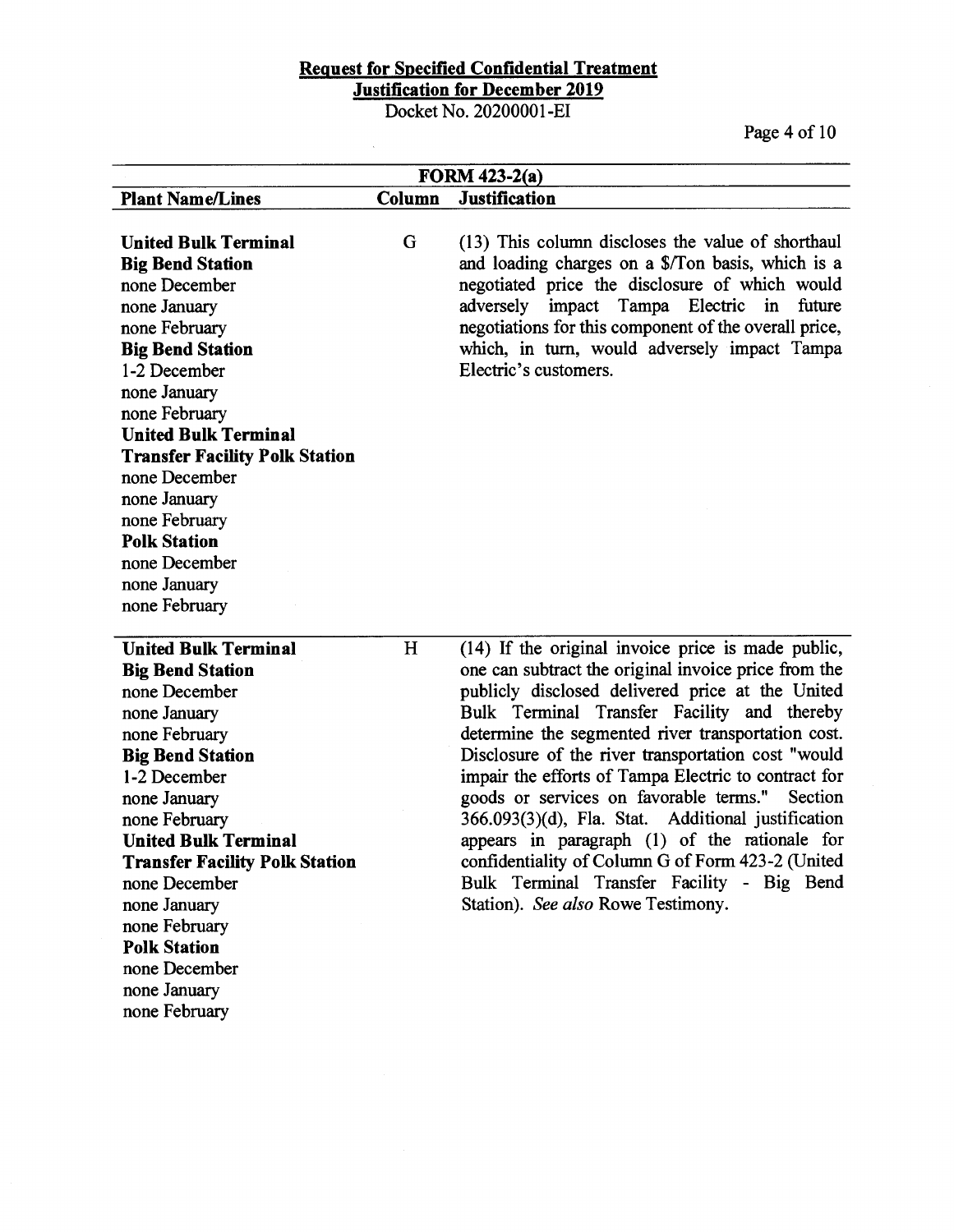Docket No. 20200001-EI

Page 5 of 10

| <b>FORM 423-2(a)</b>                                                                                                                                                                                                                                                                                                                                                                    |          |                                                                                                                                                                                                                                                                                                                                                                                                                                                                                                                                                                                                                                                                                                                                                                                           |  |
|-----------------------------------------------------------------------------------------------------------------------------------------------------------------------------------------------------------------------------------------------------------------------------------------------------------------------------------------------------------------------------------------|----------|-------------------------------------------------------------------------------------------------------------------------------------------------------------------------------------------------------------------------------------------------------------------------------------------------------------------------------------------------------------------------------------------------------------------------------------------------------------------------------------------------------------------------------------------------------------------------------------------------------------------------------------------------------------------------------------------------------------------------------------------------------------------------------------------|--|
| <b>Plant Name/Lines</b>                                                                                                                                                                                                                                                                                                                                                                 | Column   | <b>Justification</b>                                                                                                                                                                                                                                                                                                                                                                                                                                                                                                                                                                                                                                                                                                                                                                      |  |
| <b>United Bulk Terminal</b><br><b>Big Bend Station</b><br>none December<br>none January<br>none February<br><b>Big Bend Station</b><br>1-2 December<br>none January<br>none February<br><b>United Bulk Terminal</b><br><b>Transfer Facility Polk Station</b><br>none December<br>none January<br>none February<br><b>Polk Station</b><br>none December<br>none January<br>none February | $\bf{J}$ | (15) This information, like that contained in<br>Column H, would enable a competitor to "back<br>into" the segmented transportation cost using the<br>publicly disclosed delivered price at the United<br>Bulk Terminal Transfer Facility. This would be<br>done by subtracting the base price per ton from the<br>delivered price at United Bulk Terminal, thereby<br>revealing the river barge rate. Such disclosure<br>"would impair the efforts of Tampa Electric to<br>contract for goods or services on favorable terms."<br>Section 366.093(3)(d), Fla. Stat.<br>Additional<br>justification appears in paragraph (1) of the<br>rationale for confidentiality of Column G of Form<br>423-2 (United Bulk Terminal Transfer Facility -<br>Big Bend Station). See also Rowe Testimony |  |
| <b>United Bulk Terminal</b><br><b>Big Bend Station</b><br>none December<br>none January<br>none February<br><b>Big Bend Station</b><br>1-2 December<br>none January<br>none February<br><b>United Bulk Terminal</b><br><b>Transfer Facility Polk Station</b><br>none December<br>none January<br>none February<br><b>Polk Station</b><br>none December<br>none January<br>none February | L        | (16) This information, if publicly disclosed, would<br>enable a competitor to back into the segmented<br>waterborne transportation costs using the already<br>publicly disclosed delivered price of coal at the<br>United Bulk Terminal Transfer Facility. Such<br>disclosure "would impair the efforts of Tampa<br>Electric to contract for goods or services on<br>favorable terms." Section 366.093(3)(d), Fla. Stat.<br>Additional justification appears in paragraph (1) of<br>the rationale for confidentiality of Column G of<br>Form 423-2 (United Bulk Terminal Transfer<br>Facility - Big Bend Station). See also Rowe<br>Testimony                                                                                                                                             |  |

 $\sim$ 

 $\bar{\epsilon}$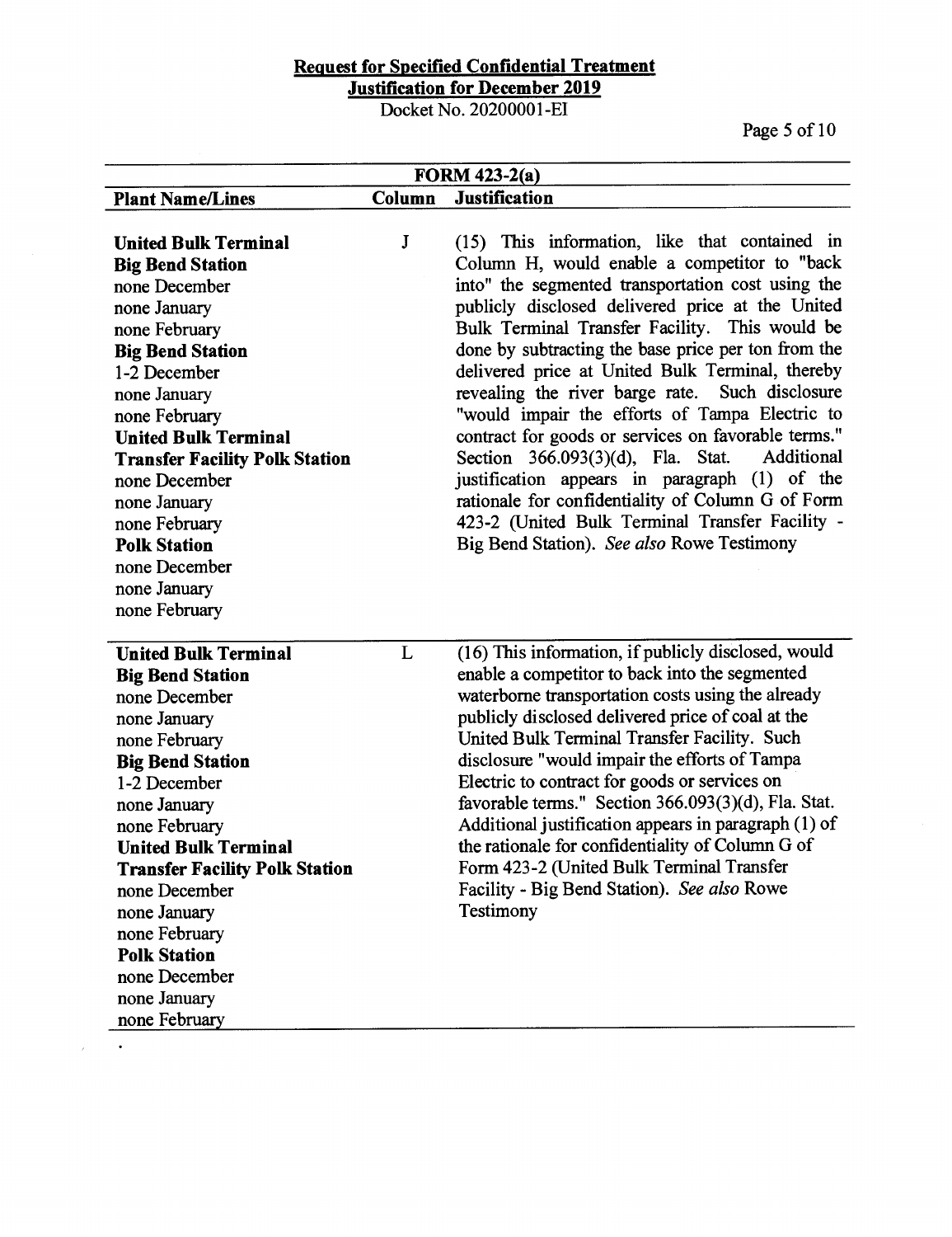Docket No. 20200001-EI

Page 6 of 10

| <b>FORM 423-2(b)</b>                                                                                                                                                                                                                                                                                                                                                                    |        |                                                                                                                                                                                                                                                                                                                                                                                                                                                                                                                                                                                                                                                                                                                                                                                                                                                                                                                                                           |  |
|-----------------------------------------------------------------------------------------------------------------------------------------------------------------------------------------------------------------------------------------------------------------------------------------------------------------------------------------------------------------------------------------|--------|-----------------------------------------------------------------------------------------------------------------------------------------------------------------------------------------------------------------------------------------------------------------------------------------------------------------------------------------------------------------------------------------------------------------------------------------------------------------------------------------------------------------------------------------------------------------------------------------------------------------------------------------------------------------------------------------------------------------------------------------------------------------------------------------------------------------------------------------------------------------------------------------------------------------------------------------------------------|--|
| <b>Plant Name/Lines</b>                                                                                                                                                                                                                                                                                                                                                                 | Column | <b>Justification</b>                                                                                                                                                                                                                                                                                                                                                                                                                                                                                                                                                                                                                                                                                                                                                                                                                                                                                                                                      |  |
| <b>United Bulk Terminal</b><br><b>Big Bend Station</b><br>none December<br>none January<br>none February<br><b>Big Bend Station</b><br>1-2 December<br>none January<br>none February<br><b>United Bulk Terminal</b><br><b>Transfer Facility Polk Station</b><br>none December<br>none January<br>none February<br><b>Polk Station</b><br>none December<br>none January<br>none February | G      | (17) Disclosure of the effective purchase price in<br>Column G "would impair the efforts of Tampa<br>Electric to contract for goods or services on<br>favorable terms." Section 366.093(3)(d), Fla. Stat.<br>Such disclosure would enable a competitor to "back<br>into" the segmented transportation cost using the<br>publicly disclosed delivered price for coal at the<br>United Bulk Terminal Transfer Facility.<br>This<br>would be done by subtracting the effective purchase<br>price per ton from the price per ton delivered at<br>United Bulk Terminal, thereby revealing the river<br>Additional justification appears in<br>barge rate.<br>paragraph (1) of the rationale for confidentiality of<br>Column G of Form 423-2 (United Bulk Terminal<br>Transfer Facility - Big Bend Station). See also<br>Rowe Testimony. Such disclosure would also<br>adversely affect Tampa Electric's ability to<br>negotiate future coal supply contracts. |  |
| <b>United Bulk Terminal</b><br><b>Big Bend Station</b><br>none December<br>none January<br>none February<br><b>Big Bend Station</b><br>1-2 December<br>none January<br>none February<br><b>United Bulk Terminal</b><br><b>Transfer Facility Polk Station</b><br>none December<br>none January<br>none February<br><b>Polk Station</b><br>none December<br>none January<br>none February | H      | (18) This column discloses the value of additional<br>shorthaul and loading charges on a \$/Ton basis,<br>which is a negotiated price the disclosure of which<br>would adversely impact Tampa Electric in future<br>negotiations for this component of the overall<br>price, which, in turn, would adversely impact<br>Tampa Electric's customers.                                                                                                                                                                                                                                                                                                                                                                                                                                                                                                                                                                                                        |  |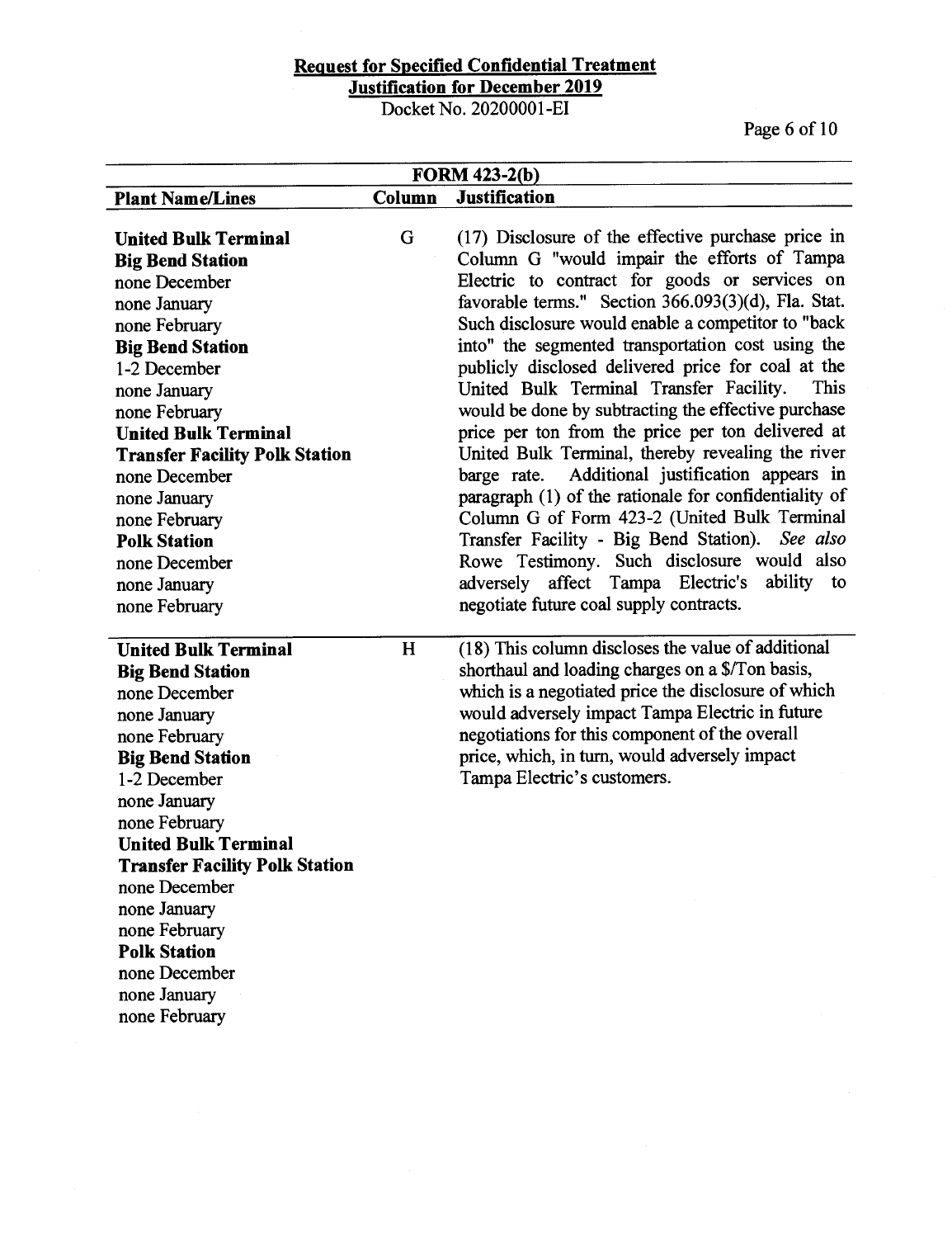Docket No. 20200001-EI

 $\hat{\mathcal{A}}$ 

Page 7 of 10

|                                       |              | <b>FORM 423-2(b)</b>                                   |
|---------------------------------------|--------------|--------------------------------------------------------|
| <b>Plant Name/Lines</b>               | Column       | <b>Justification</b>                                   |
|                                       |              |                                                        |
| <b>United Bulk Terminal</b>           | I            | (19) Disclosure of the rail rate per ton would         |
| <b>Big Bend Station</b>               |              | adversely affect the ability of Tampa Electric to      |
| none December                         |              | negotiate favorable rail rates. Disclosure of the rail |
| none January                          |              | would effectively eliminate<br>rates paid<br>any       |
| none February                         |              | negotiating leverage and could lead to higher rail     |
| <b>Big Bend Station</b>               |              | rates. This would work to the ultimate detriment of    |
| 1-2 December                          |              | Tampa Electric and its customers. Accordingly,         |
| none January                          |              | disclosure of this information "would impair the       |
| none February                         |              | efforts of Tampa Electric to contract for goods or     |
| <b>United Bulk Terminal</b>           |              | favorable<br>terms."<br>Section<br>services<br>on      |
| <b>Transfer Facility Polk Station</b> |              | 366.093(3)(d), Fla. Stat.                              |
| none December                         |              |                                                        |
| none January                          |              |                                                        |
| none February                         |              |                                                        |
| <b>Polk Station</b>                   |              |                                                        |
| none December                         |              |                                                        |
| none January                          |              |                                                        |
| none February                         |              |                                                        |
|                                       |              |                                                        |
| <b>United Bulk Terminal</b>           | $\mathbf{J}$ | (20) This column discloses the value of other rail     |
| <b>Big Bend Station</b>               |              | charges on a \$/Ton basis, which is a negotiated       |
| none December                         |              | price the disclosure of which would adversely          |
| none January                          |              | impact Tampa Electric in future negotiations for       |
| none February                         |              | this component of the overall price, which, in turn,   |
| <b>Big Bend Station</b>               |              | Tampa<br>would<br>adversely<br>impact<br>Electric's    |
| 1-2 December                          |              | customers.                                             |
| none January                          |              |                                                        |
| none February                         |              |                                                        |
| <b>United Bulk Terminal</b>           |              |                                                        |
| <b>Transfer Facility Polk Station</b> |              |                                                        |
| none December                         |              |                                                        |
| none January                          |              |                                                        |
| none February                         |              |                                                        |
| <b>Polk Station</b>                   |              |                                                        |
| none December                         |              |                                                        |
| none January                          |              |                                                        |
| none February                         |              |                                                        |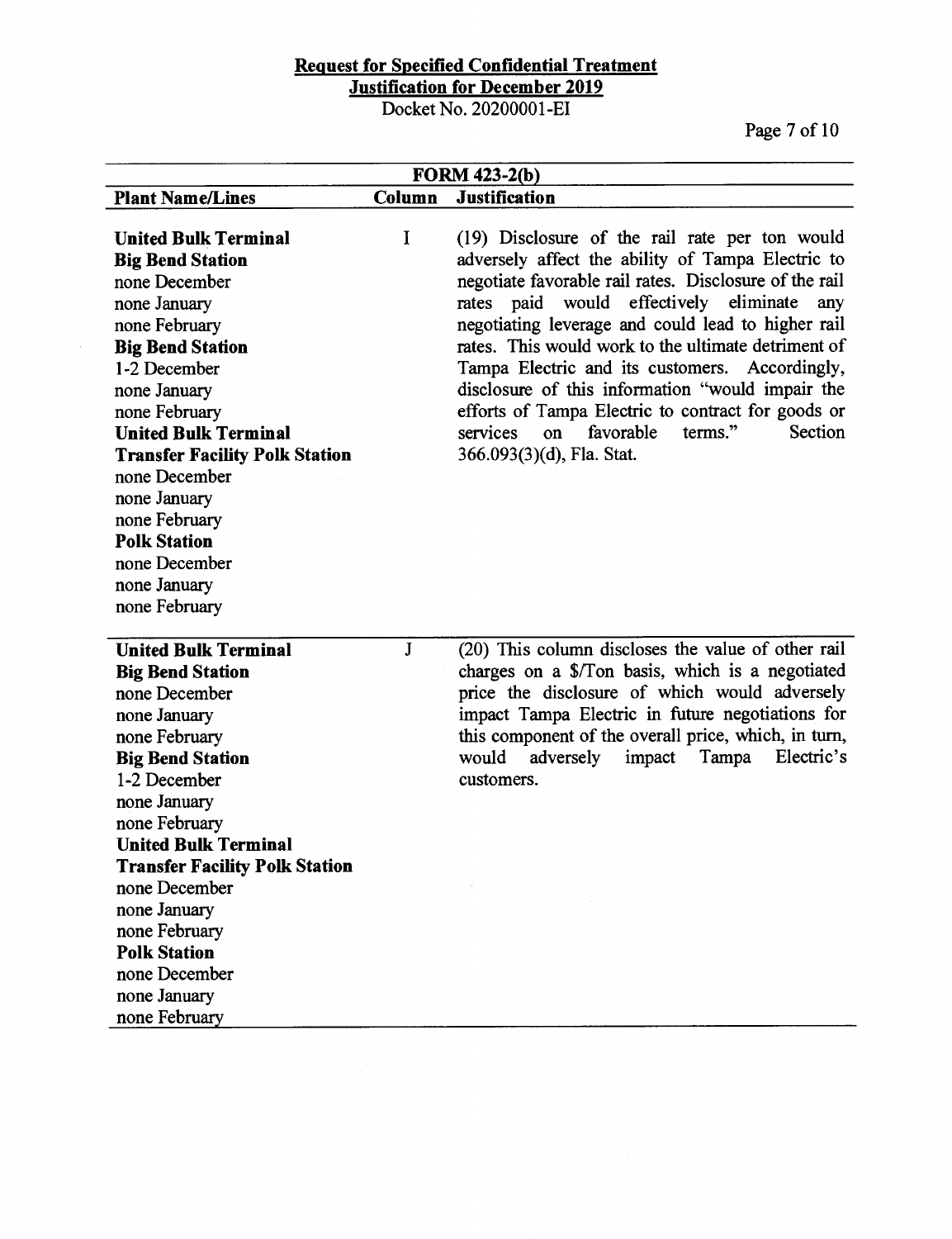Docket No. 20200001-EI

 $\mathcal{A}^{\mathcal{A}}$ 

Page 8 of 10

| <b>FORM 423-2(b)</b>                                                                                                                                                                                                                                                                                                                                                                    |        |                                                                                                                                                                                                                                                                                                                                                                                                                                                                                                                                                                            |
|-----------------------------------------------------------------------------------------------------------------------------------------------------------------------------------------------------------------------------------------------------------------------------------------------------------------------------------------------------------------------------------------|--------|----------------------------------------------------------------------------------------------------------------------------------------------------------------------------------------------------------------------------------------------------------------------------------------------------------------------------------------------------------------------------------------------------------------------------------------------------------------------------------------------------------------------------------------------------------------------------|
| <b>Plant Name/Lines</b>                                                                                                                                                                                                                                                                                                                                                                 | Column | <b>Justification</b>                                                                                                                                                                                                                                                                                                                                                                                                                                                                                                                                                       |
| <b>United Bulk Terminal</b><br><b>Big Bend Station</b><br>none December<br>none January<br>none February<br><b>Big Bend Station</b><br>1-2 December<br>none January<br>none February<br><b>United Bulk Terminal</b><br><b>Transfer Facility Polk Station</b><br>none December<br>none January<br>none February<br><b>Polk Station</b><br>none December<br>none January<br>none February | K      | (21) These columns contained information the<br>disclosure of which "would impair the efforts of<br>Tampa Electric to contract for goods or services on<br>favorable terms." Section 366.093(3)(d), Fla. Stat.<br>Each of these columns provides specific<br>information on segmented transportation costs<br>which are the primary objects of this request.<br>Additional justification appears in paragraph (1) of<br>the rationale for confidentiality for Column G on<br>423-2 (United Bulk Terminal Transfer Facility -<br>Big Bend Station). See also Rowe Testimony |
| <b>United Bulk Terminal</b><br><b>Big Bend Station</b><br>none December<br>none January<br>none February<br><b>Big Bend Station</b><br>1-2 December<br>none January<br>none February<br><b>United Bulk Terminal</b><br><b>Transfer Facility Polk Station</b><br>none December<br>none January<br>none February<br><b>Polk Station</b><br>none December<br>none January<br>none February | L      | $(22)$ See item $(21)$ above.                                                                                                                                                                                                                                                                                                                                                                                                                                                                                                                                              |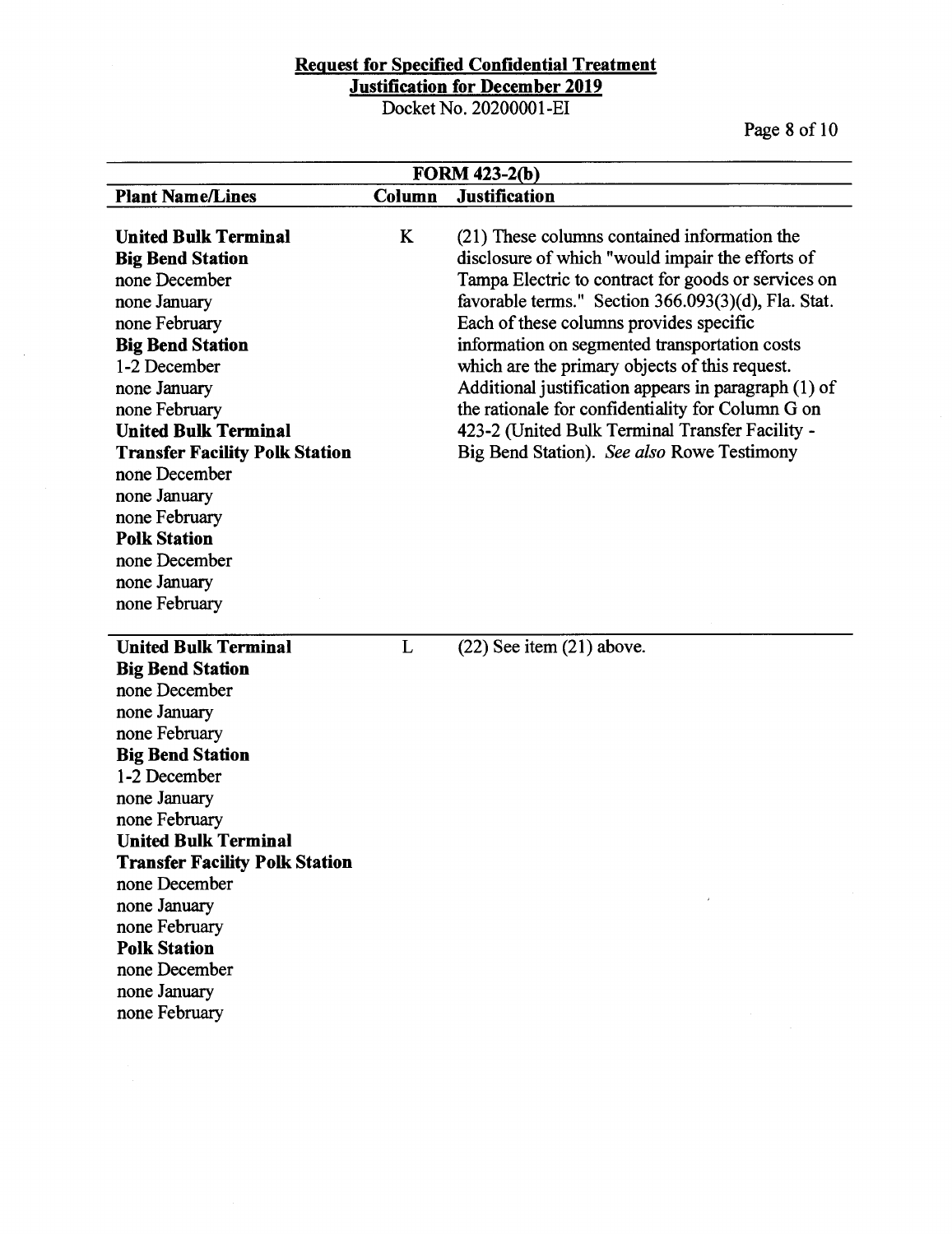Docket No. 20200001-EI

Page 9 of 10

| <b>FORM 423-2(b)</b>                  |        |                               |  |
|---------------------------------------|--------|-------------------------------|--|
| <b>Plant Name/Lines</b>               | Column | <b>Justification</b>          |  |
|                                       |        |                               |  |
| <b>United Bulk Terminal</b>           | M      | $(23)$ See item $(21)$ above. |  |
| <b>Big Bend Station</b>               |        |                               |  |
| none December                         |        |                               |  |
| none January                          |        |                               |  |
| none February                         |        |                               |  |
| <b>Big Bend Station</b>               |        |                               |  |
| 1-2 December                          |        |                               |  |
| none January                          |        |                               |  |
| none February                         |        |                               |  |
| <b>United Bulk Terminal</b>           |        |                               |  |
| <b>Transfer Facility Polk Station</b> |        |                               |  |
| none December                         |        |                               |  |
| none January                          |        |                               |  |
| none February                         |        |                               |  |
| <b>Polk Station</b>                   |        |                               |  |
| none December                         |        |                               |  |
| none January                          |        |                               |  |
| none February                         |        |                               |  |
|                                       |        |                               |  |
| <b>United Bulk Terminal</b>           | N      | $(24)$ See item $(21)$ above. |  |
| <b>Big Bend Station</b>               |        |                               |  |
| none December                         |        |                               |  |
| none January                          |        |                               |  |
| none February                         |        |                               |  |
| <b>Big Bend Station</b>               |        |                               |  |
| 1-2 December                          |        |                               |  |
| none January                          |        |                               |  |
| none February                         |        |                               |  |
| <b>United Bulk Terminal</b>           |        |                               |  |
| <b>Transfer Facility Polk Station</b> |        |                               |  |
| none December                         |        |                               |  |
| none January                          |        |                               |  |
| none February                         |        |                               |  |
| <b>Polk Station</b>                   |        |                               |  |
| none December                         |        |                               |  |
| none January                          |        |                               |  |
| none February                         |        |                               |  |